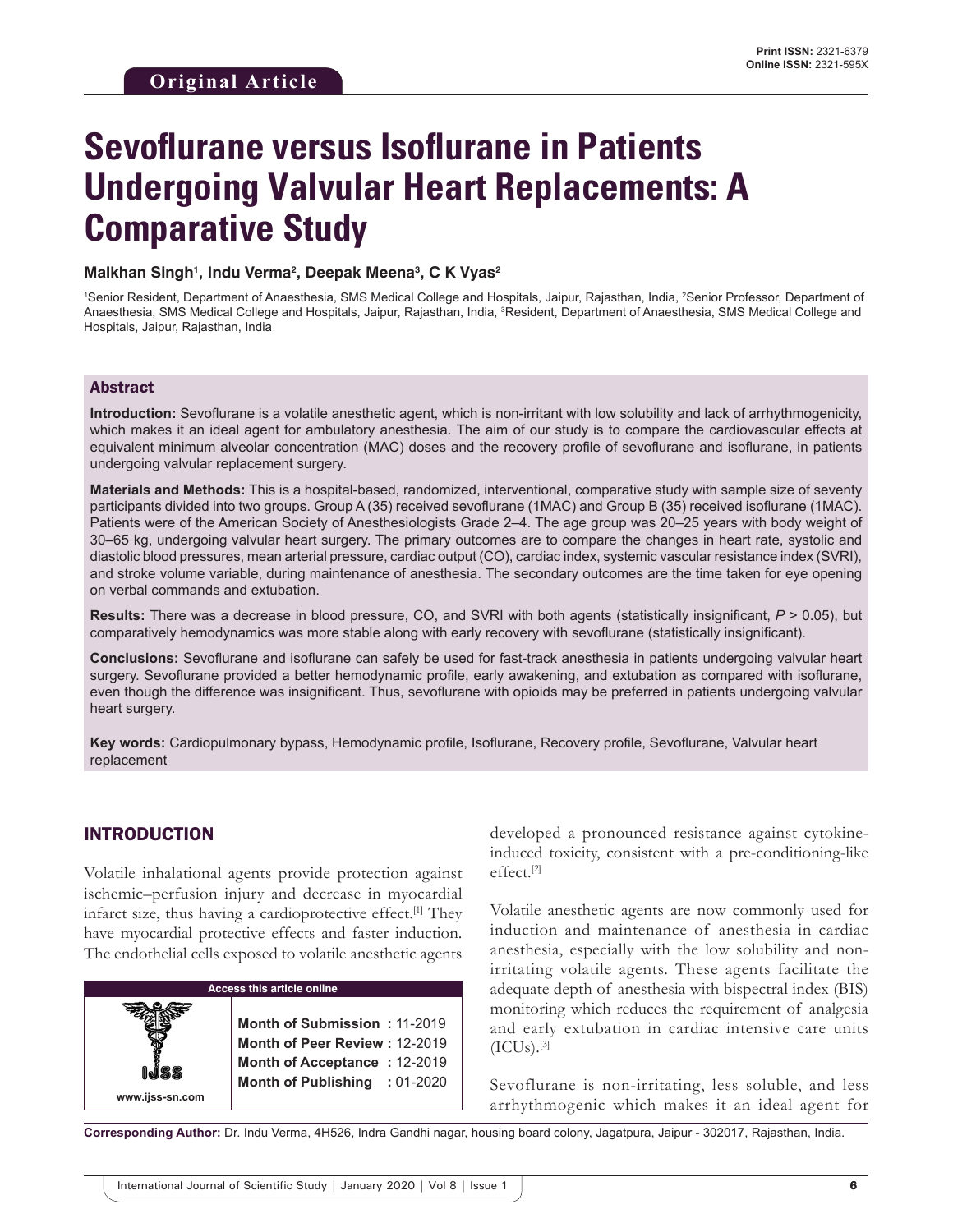anesthesia.<sup>[4-6]</sup> The use of sevoflurane in valve replacement surgeries has been shown to reduce troponin I release and better preservation of myocardial function.[7]

Isoflurane, synthesized in 1965 by R. C. Terrell, has replaced halothane because of its many advantages.[8] It is neither hepatotoxic nor nephrotoxic and has minimal cardiovascular depressant effect.[9] Isoflurane is rapidly absorbed as well as eliminated from the body since it has low blood/gas partition coefficient.<sup>[10]</sup>

Very few studies have been published the effects of these two agents in valvular heart surgeries. The aim of our study is to compare the cardiovascular effects at equivalent minimum alveolar concentration (MAC) doses and the recovery profile of sevoflurane and isoflurane in patients undergoing valvular heart replacement surgery.

# MATERIALS AND METHODS

This is a hospital-based, randomized, interventional, comparative study. The patients belong to the American Society of Anesthesiologists Grade 2–4, between the age group of 20 and 50 years with body weight of 30–65 kg of either sex undergoing valvular heart surgeries and on the same cardiac medications were included. Patients having compromised renal and pulmonary status, having Hb < 10 g%, fitting in the difficult intubation category, with diabetes mellitus, obesity, coagulation disorder, left ventricular ejection fraction  $(LVEF) < 40\%$ , and with severe cardiac arrhythmias were excluded from the study. Written and informed consent was obtained from all the patients.

A total of seventy patients were enrolled in the study and were randomly allocated into two groups (35 patients in each group).

Group A: Those who received sevoflurane (1 MAC)

Group B: Those who received isoflurane (1 MAC)

Randomization was done by chit in box method [Flowchart 1].

All patients had arterial and central venous cannulation under local anesthesia and Flow trac Edwards EV 1000 continuous cardiac output (CO) monitor was connected. Intravenous fentanyl 2 μg/kg was administered, and after a period of 5 min, baseline data in the form of heart rate (HR), systolic blood pressure (SBP), diastolic blood pressure (DBP), mean arterial pressure (MAP), central venous pressure (CVP), CO, cardiac index (CI), systemic vascular resistance index (SVRI), and stroke volume variation (SVV) were recorded.

After pre-oxygenation with 100% oxygen for 3 min, induction was done with injection midazolam 0.05 mg/kg, injection fentanyl 4 µg/kg, injection etomidate 0.3 mg/kg, and injection rocuronium bromide 1 mg/kg intravenously to facilitate tracheal intubation. Anesthesia was maintained with sevoflurane or isoflurane depending upon the group. Further top up was done with  $2 \mu g/kg/h$  of fentanyl and vecuronium 2 µg/h until the completion of surgery. BIS was maintained in between 40 and 60.

HR, SBP, DBP, MAP, CVP, CO, CI, SVRI, and SVV were noted at 2 min after induction, at sternotomy, before cardiopulmonary bypass (at aortic cannulation), after bypass (just after coming off cardiopulmonary bypass Cardiopulmonary bypass (CPB), after protamine, and before shifting to ICU.

The primary outcomes were to compare the changes in HR, SBP, DBP, MAP, CO, CI, SVRI, and SVV during maintenance of anesthesia by these two inhalational agents before shifting the patients to cardiac surgery ICU. The secondary outcomes included the recovery characteristics which were time taken for eye opening on verbal commands and extubation [Flowchart 2].

Statistical analysis was done using Student's "*t*"-test and paired "*t*"-test. For significance, *P* value was calculated and *P* > 0.05 was considered as not statistically significant and *P* < 0.05 was considered as statistically significant.

This study received ethical approval (Ethics Committee No. 2265/MC/EC/2016) from the Ethics Committee of SMS Medical College and attached hospital, Jaipur, Rajasthan on March 29, 2016.

# RESULTS

A total of seventy participants were enrolled in the study, who were divided into two groups. Group A received sevoflurane and Group B received isoflurane. In Group A, the mean age of participants was  $37.9 \pm 8.6$  years, and in Group B, it was  $39.1 \pm 9.1$  years. In Group A, the mean weight of participants was  $46.5 \pm 7.0$  kg, and in Group B, it was 47.7  $\pm$  7.8 kg. In Group A, the mean height of participants was  $163.5 \pm 4.5$  cm, and in Group B, it was 164.5  $\pm$  5.4 cm. The mean LVEF in participants of Group A was  $57.1 \pm 4.6\%$  and in participants of Group B, it was  $55.8 \pm 6.2\%$  [Table 1]. HR, SBP, DBP, mean arterial blood pressure (MABP), CO, CI, and SVRI were compared in both groups at different intervals [Table 2].

## **HR**

Basal HR in Group A was  $87.6 \pm 19.5$  beats/min and 95.7  $\pm$  16.0 beats/min in Group B with  $P > 0.05$ . Before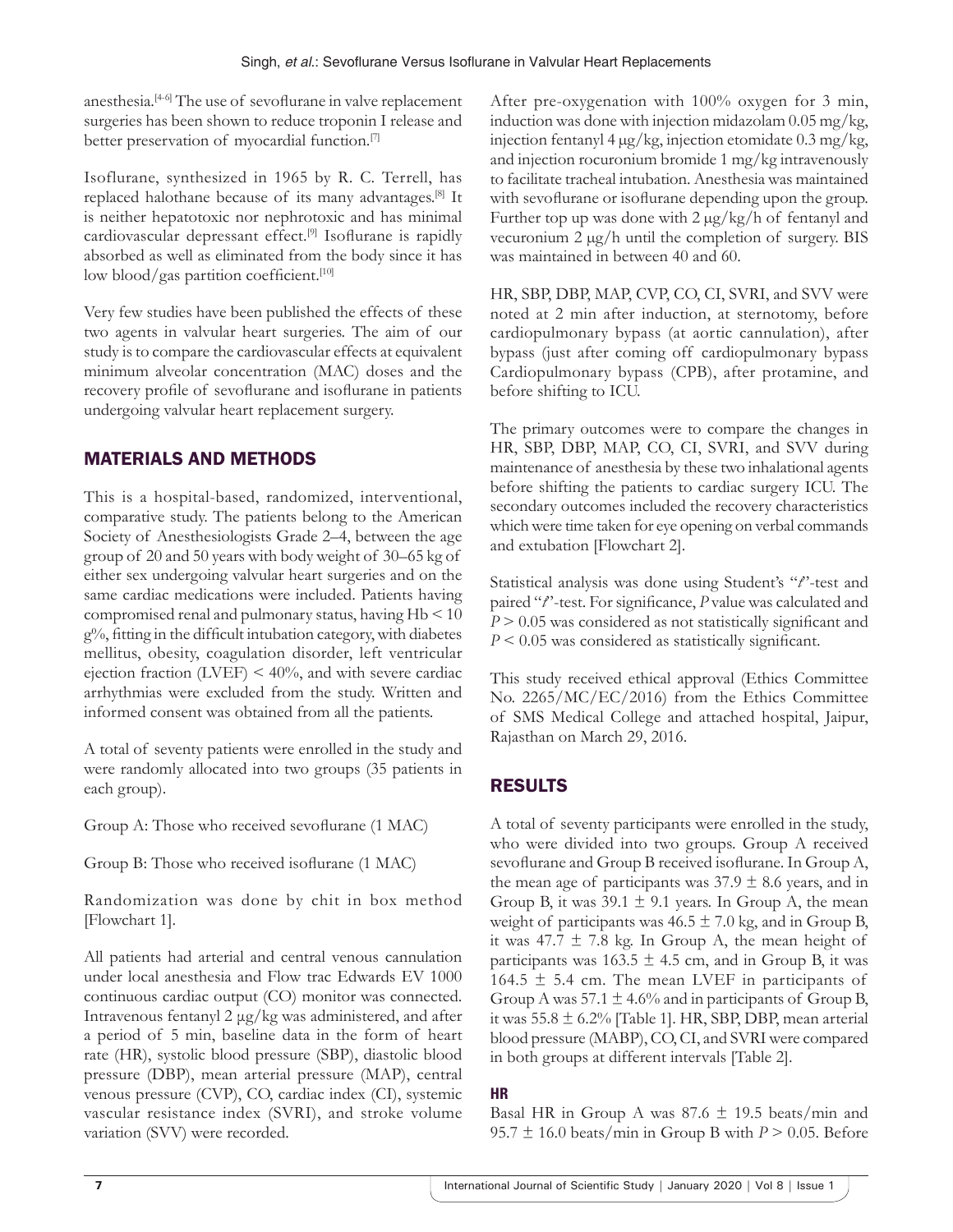

**Flowchart 1: Summarized chart of materials and methods**

sifting to cardiac surgery ICU, the HR was  $92.4 \pm 11.2$  in Group A and  $98.5 \pm 11.8$  beats/min in Group B. The HR

tended to be higher in isoflurane group as compared to the sevoflurane group at all time intervals, even though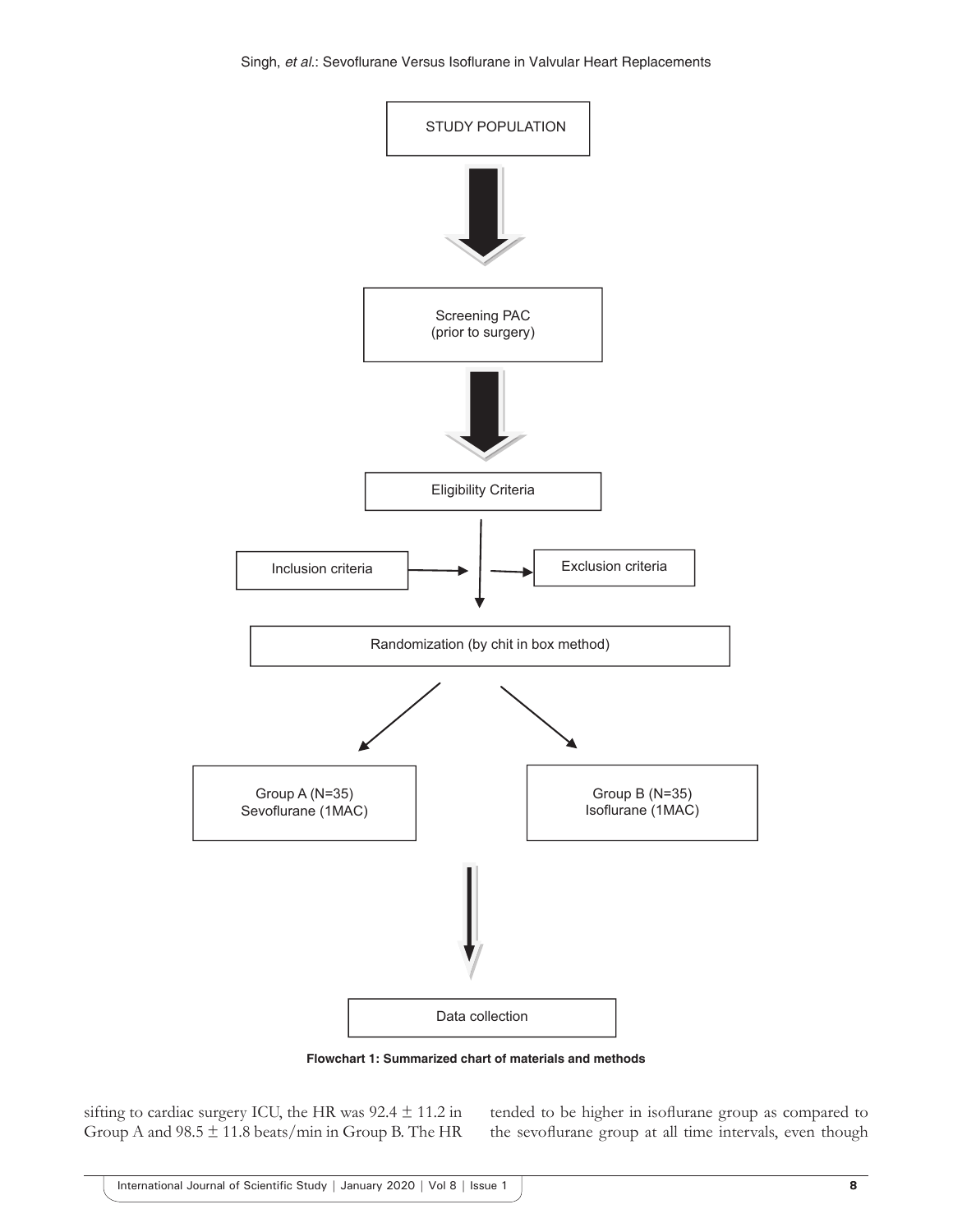



| Table 1: Demographic profile |             |                |       |                |        |  |
|------------------------------|-------------|----------------|-------|----------------|--------|--|
| <b>Factors</b>               |             | <b>Group A</b> |       | <b>Group B</b> |        |  |
|                              | <b>Mean</b> | SD             | Mean  | SD             |        |  |
| Age $(y)$                    | 37.9        | 8.6            | 39.1  | 91             | 0.5723 |  |
| Weight (kg)                  | 46.5        | 7.0            | 477   | 7.8            | 0.5221 |  |
| Height (cm)                  | 163.5       | 4.5            | 164.5 | 5.4            | 0.4151 |  |
| LVEF $(% )$                  | 57.1        | 4.6            | 55.8  | 6.2            | 0.3164 |  |

LVEF: Left ventricular ejection fraction, SD: Standard deviation

the difference was found to be statistically insignificant  $(P > 0.05)$ .

#### **SBP**

Baseline SBP in Group A sevoflurane was  $120 \pm 13.7$  mm Hg and in the isoflurane group, it was  $117.3 \pm 14.3$  mm Hg. Two minutes after induction, it came down to 101.8  $\pm$ 16.2 in Group A and  $104.5 \pm 15.5$  in Group B. In both the groups, there was a significant fall in SBP from baseline at 2 min after induction, at aortic cannulation, just after CPB, after protamine, and just before shifting to ICU. The mean SBP did not fall below 90 mmHg at any time interval.

#### **DBP**

The baseline DBP was  $65.5 \pm 9.1$  mmHg in Group A and  $63.0 \pm 12.2$  mmHg in Group B. Just before shifting to ICU, it was  $58.3 \pm 13.6$  mmHg in Group A and 55.7  $\pm$  12.2 mmHg in Group B with  $P > 0.05$  which was statistically insignificant.

#### **MABP**

The baseline MAP in Group A was  $83.8 \pm 8.2$  and 81.1  $\pm$  10.6 mmHg in Group B. It decreased to 77.0  $\pm$  11.1 in Group A and 74.1  $\pm$  10.4 in Group B just before shifting to ICU which was statistically insignificant with  $P > 0.05$ . Although there was a significant fall in MAP from baseline in both groups at aortic cannulation, just after CPB, after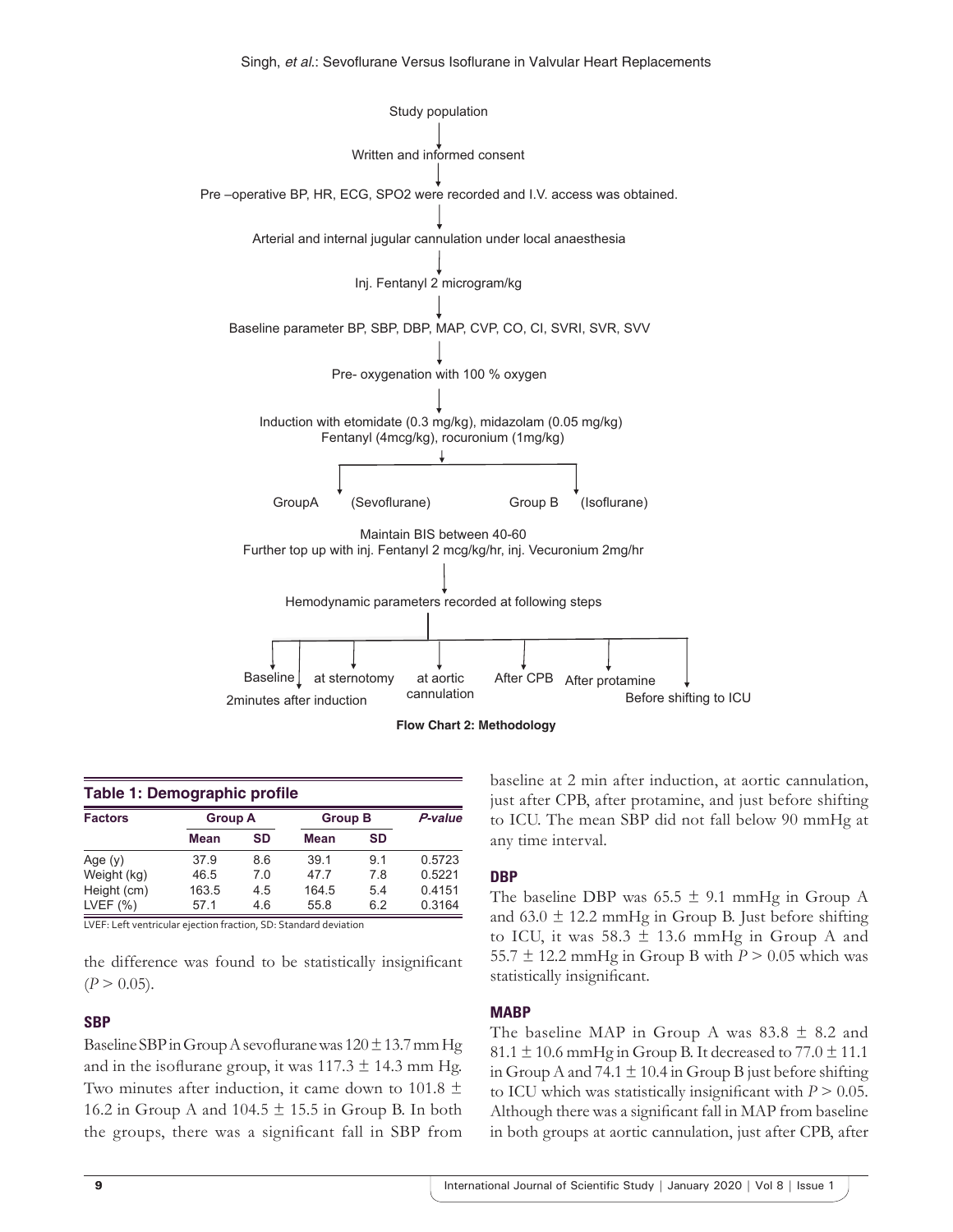| Table 2: Comparison of study parameters                                                                                                   |                |                                                                                                                                                                                                                               |                           |               |              |               |              |                          |               |                                                             |                 |                          |                                                           |                  |
|-------------------------------------------------------------------------------------------------------------------------------------------|----------------|-------------------------------------------------------------------------------------------------------------------------------------------------------------------------------------------------------------------------------|---------------------------|---------------|--------------|---------------|--------------|--------------------------|---------------|-------------------------------------------------------------|-----------------|--------------------------|-----------------------------------------------------------|------------------|
| <b>Parameters</b>                                                                                                                         |                | <b>Baseline</b>                                                                                                                                                                                                               | inductio                  | 2 min. After  |              | At sternotomy |              | cannulation<br>At aortic |               | Just after CPB                                              | After protamine |                          | Just before shifting<br><b>U2I</b>                        |                  |
|                                                                                                                                           |                | Grond A Group A Group B Group A Group A Group B Group A Group A Group A Group A Group A Group A Group A Group A Group A Group A Group A Group A Group A Group A Group A Group A Group A Group A Group A Group A Group A Group |                           |               |              |               |              |                          |               |                                                             |                 |                          |                                                           |                  |
| Heart rate (beats/min)                                                                                                                    |                | 87.6±19.5 95.7±16.0 90.7±19.0 96.5±18.1 90.0±15.9 98.9±18.9 94.1±17.9 94.9±14.8 98.8±14.8 98.8±14.1 93.8±13.6 96.9±11.8 92.4±11.8                                                                                             |                           |               |              |               |              |                          |               |                                                             |                 |                          |                                                           |                  |
| MAP (mmHg)                                                                                                                                |                | 83.8±8.2 81.1±10.6 74.0±13.2                                                                                                                                                                                                  |                           | 75.2±11.2     |              |               |              |                          |               | 83.5±12.7 83.7±12.6 68.8±12.0 71.2±13.0 66.0±11.5 68.9±10.0 | 71.0±10.8       | 69.5±7.4                 |                                                           |                  |
|                                                                                                                                           | $5.3 \pm 1.2$  | $5.0 + 0.6$                                                                                                                                                                                                                   | $4.5 \pm 0.8$             | $1.1 + 0.7$   | $4.9 + 0.9$  | $4.6 + 0.5$   | $4.9 + 1.0$  | $4.6 + 0.5$              | $6.5 \pm 1.8$ | $6.0 + 0.9$                                                 | $6.7 \pm 2.3$   |                          |                                                           |                  |
| $Cl$ (L/min/m <sup>2</sup> )                                                                                                              | $3.5 + 1.0$    | $3.2 + 0.6$                                                                                                                                                                                                                   | $3.0 + 0.6$               | $2.7 \pm 0.5$ | $3.3 + 0.8$  | $3.1 \pm 0.4$ | $3.3 + 1.0$  | $3.0 + 0.4$              | $4.5 + 1.3$   | $4.1 + 0.6$                                                 | $4.6 + 1.7$     | $6.0 \pm 1.6$<br>4.0±1.1 | 77.0±11.1 74.1±10.4<br>5.8±1.6 5.5±0.7<br>4.0±1.3 3.6±0.6 |                  |
| <b>SVRI</b>                                                                                                                               | 2119.11        | 2130±                                                                                                                                                                                                                         | 1963.8±                   | 870.0±        | 2019.8±      | 1998.3±       | 1739.6±      | I704.9±                  | 1500.2±       | 1392.7 <sup>±</sup>                                         | 1545.1±         | $1479.1\pm$              | 1791.3 <sub>±</sub>                                       |                  |
|                                                                                                                                           | 353.9          | 248.6                                                                                                                                                                                                                         | 483.1                     | 188.0         | 438.2        | 260.5         | 308.9        | 279.9                    | 260.4         | 22.4                                                        | 306.4           | 257.4                    | 280.9                                                     | 1681.5±<br>209.4 |
| $\gtrapprox$                                                                                                                              | $12.1 \pm 5.1$ |                                                                                                                                                                                                                               | $12.5\pm3.1$ $12.7\pm5.9$ | $1.9 + 3.6$   | $12.2 + 5.4$ | $11.0 + 3.2$  | $12.4 + 5.0$ | $11.2 + 3.5$             | $9.7 + 4.4$   | $8.3 + 4.2$                                                 | $3.9 + 4.0$     | $8.0 + 2.4$              | $0.3 + 4.2$                                               | $9.7 + 2.4$      |
| MAP: Mean arterial pressure, CO: Cardiac output, CI: Cardiac index, SVRI: Systemic vascular resistance index, SVV: Stroke volume variable |                |                                                                                                                                                                                                                               |                           |               |              |               |              |                          |               |                                                             |                 |                          |                                                           |                  |

protamine administration, and just before shifting to ICU, the MAP did not fall below 65 mm Hg at any time interval.

## **CO**

The baseline CO was  $5.3 \pm 1.2$  SD in Group A and  $5.0 \pm$ 0.6 in Group B. Although there was significant fall in CO from baseline in both the groups at 2 min after induction  $(4.5 \pm 0.8 \text{ in Group A and } 4.1 \pm 0.7 \text{ in Group B}),$  there was a significant increase in CO in both groups after CPB, after protamine administration, and just before shifting the patients to ICU. However, the difference was not statistically significant.

## **CI**

The baseline CI was  $3.5 \pm 1.0$  L/min/m<sup>2</sup> in Group A and  $3.2 \pm 0.6$  in Group B. There was a significant fall in CI from baseline in both groups 2 min after introduction  $(3.0 \pm 0.6)$ in Group A and  $2.7 \pm 0.5$  in Group B) but was statistically not significant,  $P > 0.05$ . An increase in CI in both groups was observed after CPB, protamine administration, and just before shifting to ICU (4.0  $\pm$  1.3 in Group A and 3.6  $\pm$  0.6 in Group B). However, the difference was not significant between the two groups,  $P > 0.05$ .

## **SVRI**

The baseline SVRI was 2119.1  $\pm$  353.9 in Group A and  $2130 \pm 248.6$  in Group B. There was a decrease in SVRI from baseline in both groups after aortic cannulation to shifting to ICU. Fall in SVRI was less in sevoflurane group as compared to isoflurane group. However, difference was not statistically significant between the two groups,  $P > 0.05$ .

## **Comparison of Recovery Characteristics**

Eye opening on verbal commands was significantly earlier in sevoflurane group  $(P = 0.01)$  with a mean value of 39.5 min in Group A as compared to 44.9 min Group B. Extubation was also significantly earlier in the sevoflurane group with mean of 247.4 min as compared to isoflurane group where the mean time taken for extubation was 278.4 min ( $P = 0.0009$ ) [Table 3 and Figure 1].

In both the groups, cardiac morbidity in the form of M.I. was monitored by electrocardiogram (ECG) until extubation of patient (ST depression >1 mm, appearance of new q waves). Electrocardiographically did not detect any ischemic changes in both groups.

| <b>Table 3: Comparison of recovery characteristics</b> |                |     |                |      |         |
|--------------------------------------------------------|----------------|-----|----------------|------|---------|
| <b>Parameters</b>                                      | <b>Group A</b> |     | <b>Group B</b> |      | P-value |
|                                                        | Mean           | SD  | <b>Mean</b>    | SD   |         |
| Eye opening on verbal<br>command (minutes)             | 39.5           | 82  | 44.9           | 10 Q | 0.0167  |
| Extubation (minutes)                                   | 2474           | 314 | 278.4          | 26.3 | 0.0009  |
| SD: Standard deviation                                 |                |     |                |      |         |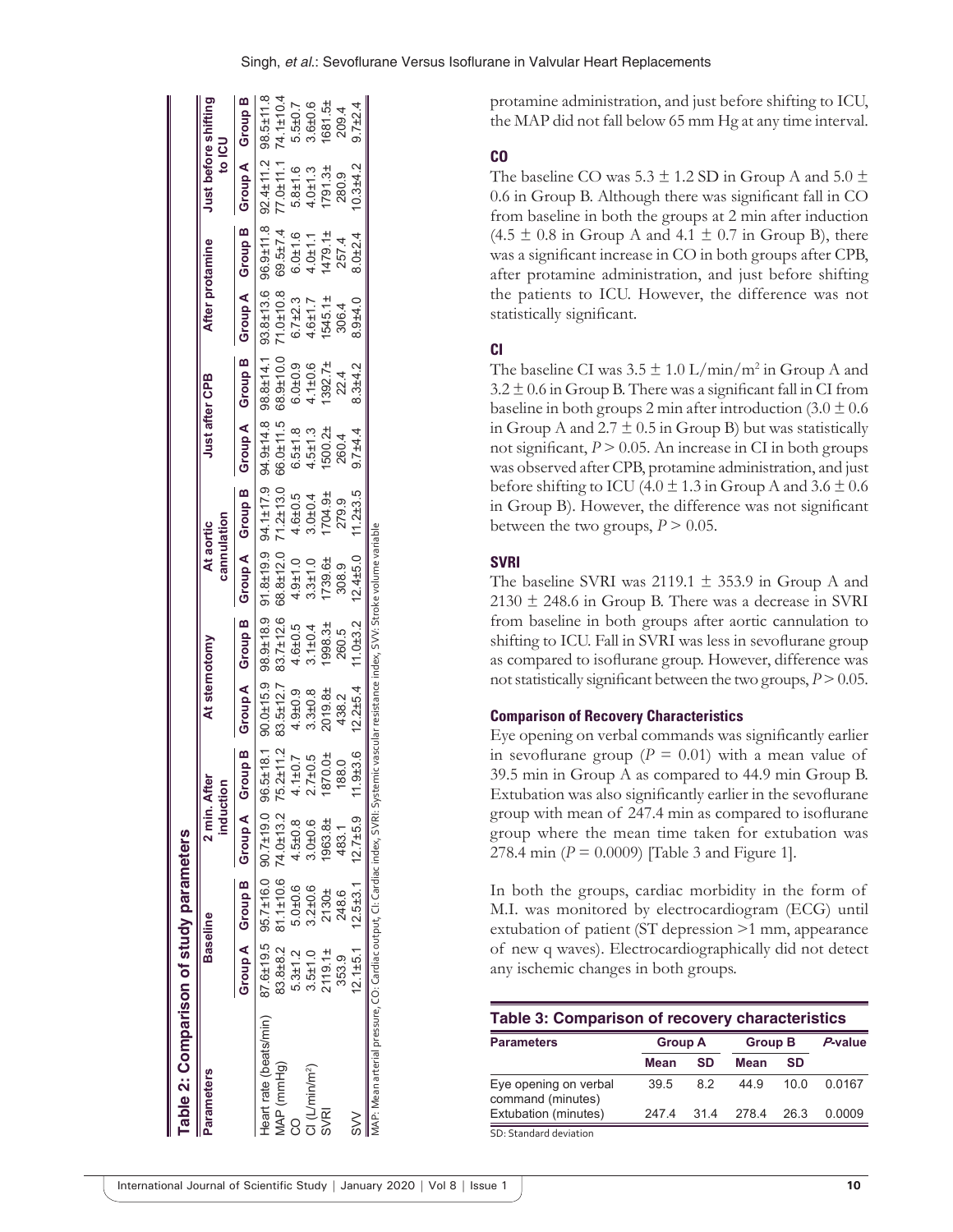

**Figure 1: Comparison of recovery characteristics**

## **DISCUSSION**

The present study was aimed to compare sevoflurane and isoflurane on hemodynamic parameters and secondary outcomes in patients undergoing valvular heart replacement. Measuring the vital parameters, such as HR, SBP, DBP, MAP, CVP, CO, CI, SVRI, SVR, and SVV, at various surgical steps revealed that they were comparable (statistically insignificant,  $P > 0.05$  in both groups. There was a tendency to decrease blood pressure, CO, and vascular resistance with each volatile agent, but comparatively hemodynamic parameters were more stable in sevoflurane group. However, these findings were statistically insignificant. We continuously monitored ECG which did not detect any evidence of myocardial ischemia in any of the patient.

Our study is similar to a study done by Ebert *et al*. [11] They concluded that sevoflurane provided better and stable hemodynamic profile as compared to isoflurane and desflurane. This study showed that sevoflurane did not increase the HR in adult patients. However, isoflurane and desflurane when used with higher MACs, they caused tachycardia. Sevoflurane is not associated with coronary steal phenomena and arrhythmias.

Our study data were also similar to results of Rolf et al.<sup>[12]</sup> as they also found that sevoflurane did not increase the HR, but isoflurane and desflurane did it at higher concentration. Sevoflurane produces less coronary dilatation than isoflurane. Sevoflurane has not been associated with a reduction of blood flow to collateraldependent myocardium in dogs with steal-prone anatomy. Sevoflurane preserves cerebral blood flow and reduces cerebral metabolic rate much like isoflurane. However, the use of isoflurane may be associated with tachycardia which can increase the myocardial oxygen demand and can be detrimental to ischemic patients undergoing cardiac surgery. This was not observed in our study.

Similar findings were observed in a study done by Bennett et al.,<sup>[13]</sup> who compared sevoflurane and isoflurane, and both agents showed similar hemodynamic effects at 0.5 and 1.0 MAC. Sevoflurane decreased HR and CI as compared to isoflurane. This effect may be desirable during valvular heart replacement surgeries and also off-pump coronary artery bypass grafting (OPCABG) as myocardial oxygen consumption will be decreased with a decrease in HR. They observed that times to eye opening and extubation were similar with both agents, with sevoflurane tending to be earlier than isoflurane. These findings were not statistically significant, however.

Jones *et al.*<sup>[14]</sup> compared similar agents sevoflurane and isoflurane which we compared in our study, in cardiac surgery and concluded that sevoflurane was not inferior to isoflurane in their primary outcome, i.e., the length of ICU stay or 30 day mortality. The secondary outcomes such as cardiac troponin T sample after 6 h of surgery and serum creatinine levels were decreased in the isoflurane group as compared to the sevoflurane group. They found that there was no clinical difference between the two groups. In fact, sevoflurane was costlier (eight times) than isoflurane.

Bernald *et al.*<sup>[15]</sup> compared the effects of sevoflurane and isoflurane on cardiac and coronary dynamics in chronically instrumented dogs and concluded that sevoflurane at MAC values of 1.2 and 2 produced increase in HR. Except for HR, sevoflurane and isoflurane showed identical hemodynamic effects. They also mentioned that humans' sevoflurane would appear to be a superior anesthetic agent to isoflurane because of the faster induction emergence coupled with similar hemodynamic profile.

In a study by Xiang – Lin Yang *et al*. [16] sevoflurane had better myocardial protective effects as compared to propofol in patients undergoing valvular heart replacement. Sevoflurane did not depress the cardiac functions and showed lighter inflammatory response which provided minimal need of mechanical ventilation, period of ICU stay, and time to hospital discharge as compared to propofol.

Hemmerling *et al.*<sup>[17]</sup> studied forty patients undergoing OPCABG with high thoracic epidural analgesia and immediate extubation at the end of surgery. Sevoflurane and isoflurane gave the same cardioprotective effects as troponin T concentration was not significantly different between the two groups. There was no difference in the hemodynamic values during and after OPCABG. Sevoflurane allowed a more rapid recovery. They concluded that both agents were similar in ultra-fast-track extubation in OPCABG surgery.

Conzen *et al*. [18] conducted a prospective study to compare sevoflurane and propofol regarding their cardioprotective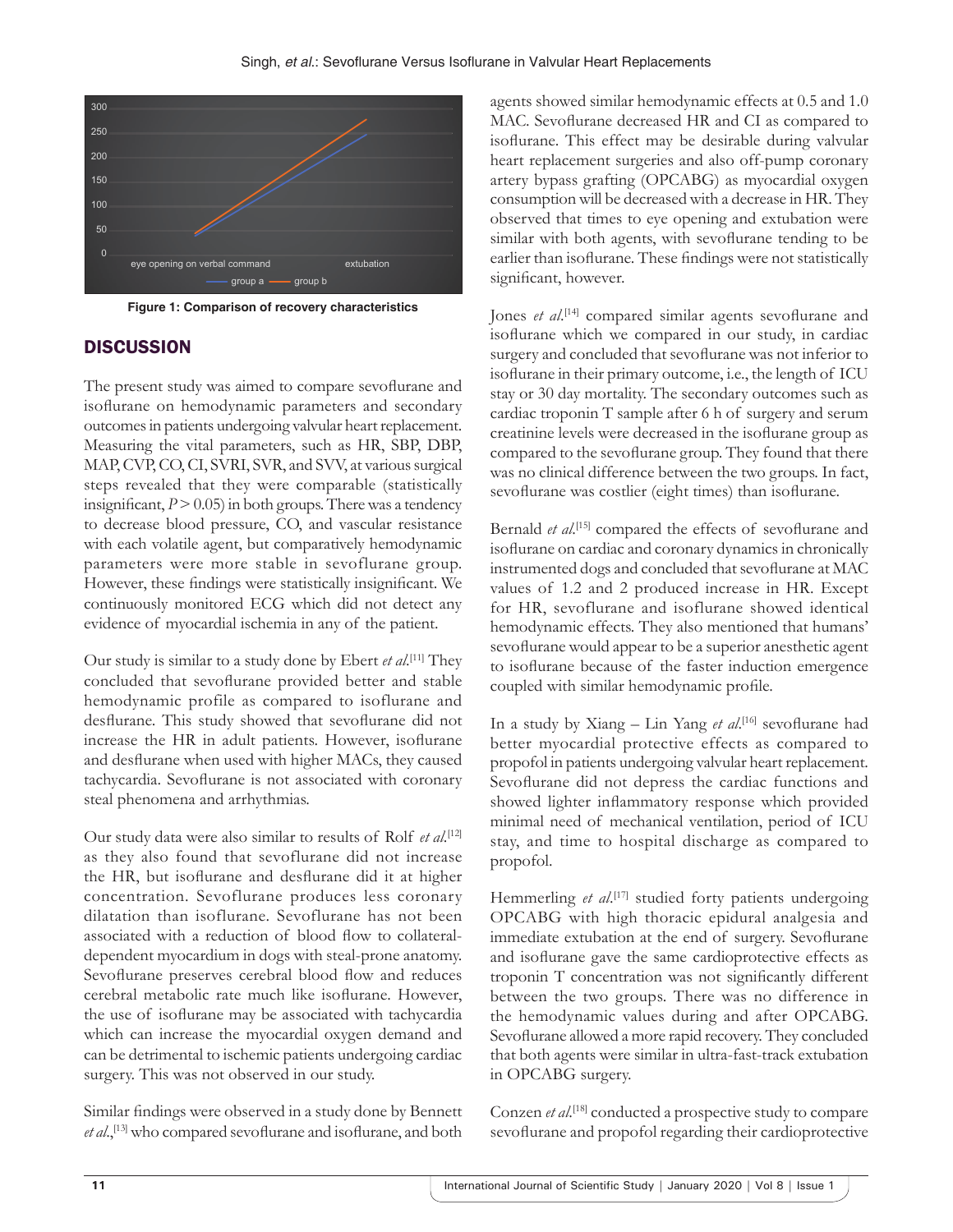property. They concluded that patients received sevoflurane for off-pump coronary vascular surgery had less myocardial injury than patients received propofol for the same intervention due to significantly lower release of troponin I during the first 24 post-operative hours. Recovery of cardiac function was also better with sevoflurane, as CO increased after revascularization with sevoflurane.

Rabie Soliman *et al.*<sup>[19]</sup> compared the myocardial effects of sevoflurane and isoflurane in high-risk patients undergoing CABG surgery and found that isoflurane increased the HR, MAP, CI, SVR, and PVR, but sevoflurane decreased the HR, MAP, CI, MAP, SVR, and PVR. Sevoflurane diminished the work performed by the heart. Thus, its use leads to low oxygen demand and improves the oxygen supply/demand ratio, therefore protecting the myocardium from ischemia. They concluded that sevoflurane is superior to isoflurane in terms of cardioprotection.

Xu J Chang et al.<sup>[20]</sup> suggested that isoflurane and sevoflurane can inhibit increasing of lipid peroxides levels to attenuate myocardial ischemia–reperfusion injuries mediated by oxygen-free radicals during openheart surgery in patients undergoing cardiac valve replacement. Cromheecke S Pepermans *et al*. [7] found that the use of sevoflurane in aortic valve surgery led to better preservation of myocardium functioning and a decrease release of Troponin I. Kortekaas et al.<sup>[21]</sup> observed in patients undergoing mitral valve repair that intramyocardial delivery as compared to the systemic delivery of sevoflurane more strongly attenuated the systemic inflammatory response after CPB without reducing post-operative markers of myocardial cell damage. All these four studies suggest myocardial protection by inhalational agents (sevoflurane/isoflurane) by different mechanism.

The limitations of our study were that it was not blinded, and size of study population was small. Previous literatures favor that sevoflurane and isoflurane have cardioprotective property, but still there is need of more studies to prove their role in valvular heart surgeries. The study makes it possible to recognize the cardioprotective effects of sevoflurane over isoflurane.

## **CONCLUSION**

We conclude that sevoflurane and isoflurane can safely be used for fast-track anesthesia protocol in patients undergoing valvular cardiac surgery without compromising safety. Sevoflurane provided a better hemodynamic profile in terms of BP, SVR, and CO even though the difference was not found to be significant. However, sevoflurane provides significantly early awakening and extubation as compared with isoflurane. Thus, sevoflurane along with opioids may be preferred in patients undergoing valvular heart surgery.

## **REFERENCES**

- 1. Julier K, da Silva R, Garcia C, Bestmann L, Frascarolo P, Zollinger A, *et al*. Preconditioning by sevoflurane decreases biochemical markers for myocardial and renal dysfunction in coronary artery bypass graft surgery: A double-blinded, placebo-controlled, multicenter study. Anesthesiology 2003;98:1315-27.
- 2. Bellomo R, Kellum JA, Ronco C. Acute kidney injury. Lancet 2012;380:756-66.
- 3. Venkatesh BG, Mehta Y, Kumar A, Trehan N. Comparison of sevoflurane and isoflurane in OPCAB surgery. Ann Card Anaesth 2007;10:46-50.
- 4. Yasuda N, Targ AG, Eger EI 2nd. Solubility of I-653, sevoflurane, isoflurane, and halothane in human tissues. Anesth Analg 1989;69:370-3.
- 5. Yasuda N, Lockhart SH, Eger EI 2nd, Weiskopf RB, Liu J, Laster M, *et al*. Comparison of kinetics of sevoflurane and isoflurane in humans. Anesth Analg 1991;72:316-24.
- 6. Navarro R, Weiskopf RB, Moore MA, Lockhart S, Eger EI 2nd, Koblin D, *et al*. Humans anesthetized with sevoflurane or isoflurane have similar arrhythmic response to epinephrine. Anesthesiology 1994;80:545-9.
- 7. Cromheecke S, Pepermans V, Hendrickx E, Lorsomradee S, Ten BroeckePW, Stockman BA, *et al*. Cardioprotective properties of sevoflurane in patients undergoing aortic valve replacement with cardiopulmonary bypass. Anesth Analg 2006;103:289-96.
- 8. Forrest JB, Cahalan MK, Rehder K, Goldsmith CH, Levy WJ, Strunin L, *et al*. Multicenter study of general anesthesia. II. Results. Anesthesiology 1990;72:262-8.
- 9. Eger EI 2nd, White AE, Brown CL, Biava CG, Corbett TH, Stevens WC. A test of the carcinogenicity of enflurane, isoflurane, halothane, methoxyflurane, and nitrous oxide in mice. Anesth Analg 1978;57:678-94.
- 10. Frink EJ Jr., Malan TP, Atlas M, Dominguez LM, DiNardo JA, Brown BR Jr. Clinical comparison of sevoflurane and isoflurane in healthy patients. Anesth Analg 1992;74:241-5.
- 11. Ebert TJ, Harkin CP, Muzi M. Cardiovascular responses to sevoflurane: A review. Anesth Analg 1995;81:S11-22.
- 12. Rolf N, Van Aken H. The cardiovascular effects of sevoflurane. Anaesthesist 1996;45 Suppl 1:S14-21.
- 13. Bennett SR, Griffin SC. Sevoflurane versus isoflurane in patients undergoing valvular cardiac surgery. J Cardiothorac Vasc Anesth 2001;15:175-8.
- 14. Jones PM, Bainbridge D, Chu MW, Fernandes PS, Fox SA, Iglesias I, *et al*. Comparison of isoflurane and sevoflurane in cardiac surgery: A randomized non-inferiority comparative effectiveness trial. Can J Anaesth 2016;63:1128-39.
- 15. Bernard JM, Wouters PF, Doursout MF, Florence B, Chelly JE, Merin RG. Effects of sevoflurane and isoflurane on cardiac and coronary dynamics in chronically instrumented dogs. Anesthesiology 1990;72:659-62.
- 16. Yang XL, Wang D, Zhang GY, Guo XL. Comparison of the myocardial protective effect of sevoflurane versus propofol in patients undergoing heart valve replacement surgery with cardiopulmonary bypass. BMC Anesthesiol 2017;17:37.
- 17. Hemmerling T, Olivier JF, Le N, Prieto I, Bracco D. Myocardial protection by isoflurane vs. sevoflurane in ultra-fast-track anaesthesia for off-pump aortocoronary bypass grafting. Eur J Anaesthesiol 2008;25:230-6.
- 18. Conzen PF, Fischer S, Detter C, Peter K. Sevoflurane provides greater protection of the myocardium than propofol in patients undergoing offpump coronary artery bypass surgery. Anesthesiology 2003;99:826-33.
- 19. Soliman R, Abukhudair W. Comparison of the myocardial protective effect of sevoflurane and isoflurane in high-risk cardiac patients undergoing coronary artery bypass grafting surgery: A randomized study. Egypt J Cardiothorac Anesth 2017;11:38.